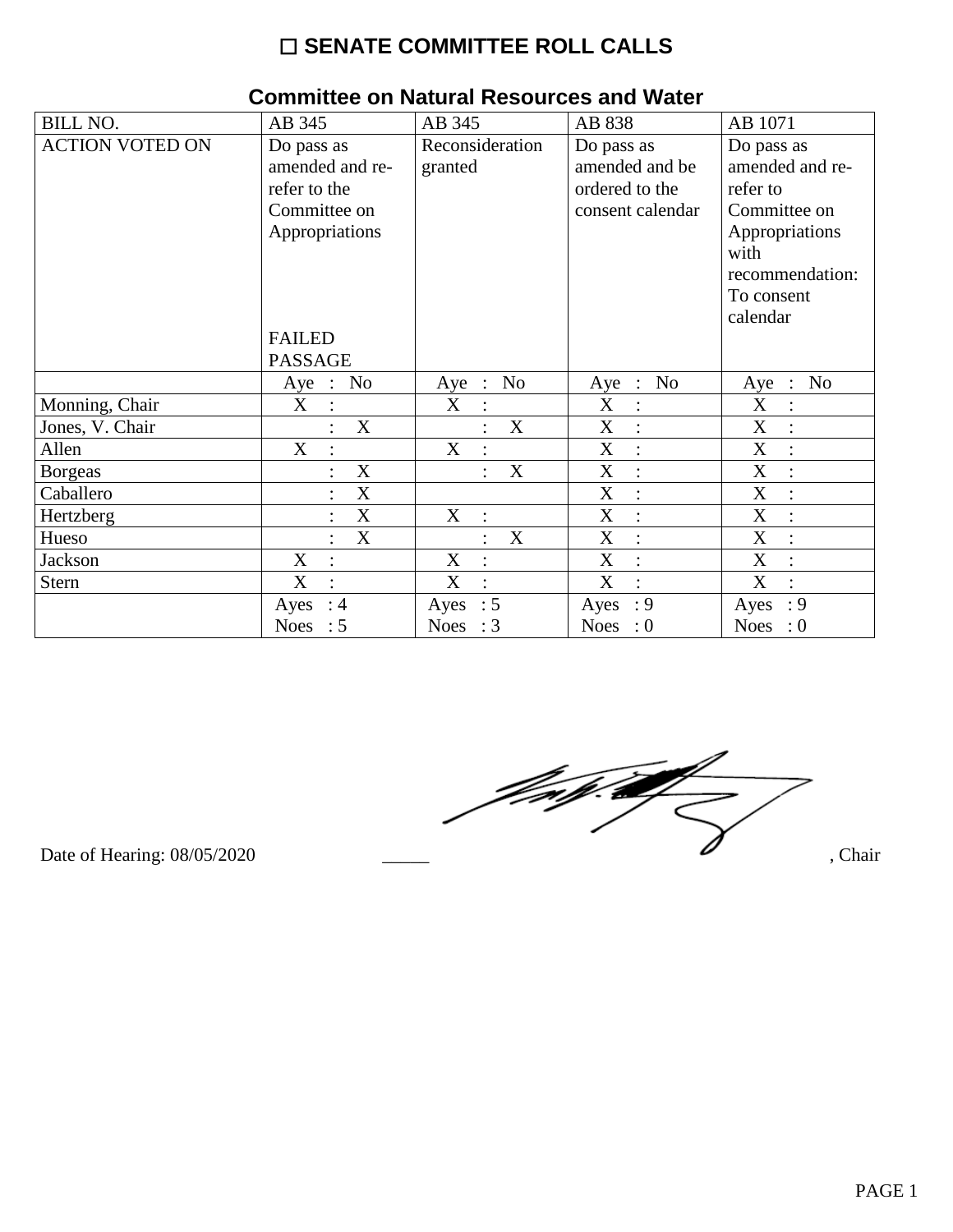# $\square$  SENATE COMMITTEE ROLL CALLS

| <b>BILL NO.</b>        | AB 1426                                                           | AB 1949                                                                                                                          | AB 1968                                                                                                                          | AB 2106                                                                         |
|------------------------|-------------------------------------------------------------------|----------------------------------------------------------------------------------------------------------------------------------|----------------------------------------------------------------------------------------------------------------------------------|---------------------------------------------------------------------------------|
| <b>ACTION VOTED ON</b> | Do pass and re-<br>refer to the<br>Committee on<br>Appropriations | Do pass as<br>amended and re-<br>refer to<br>Committee on<br>Appropriations<br>with<br>recommendation:<br>To consent<br>calendar | Do pass as<br>amended and re-<br>refer to<br>Committee on<br>Appropriations<br>with<br>recommendation:<br>To consent<br>calendar | Do pass as<br>amended and re-<br>refer to the<br>Committee on<br>Appropriations |
|                        | No<br>$Aye$ :                                                     | Aye : No                                                                                                                         | Aye : No                                                                                                                         | No<br>$Aye$ :                                                                   |
| Monning, Chair         | X<br>$\ddot{\cdot}$                                               | X<br>$\ddot{\cdot}$                                                                                                              | X                                                                                                                                | X<br>$\ddot{\cdot}$                                                             |
| Jones, V. Chair        | X                                                                 | X<br>$\ddot{\cdot}$                                                                                                              | X                                                                                                                                | X                                                                               |
| Allen                  | X                                                                 | X                                                                                                                                | X                                                                                                                                | X                                                                               |
| <b>Borgeas</b>         |                                                                   | X<br>$\ddot{\cdot}$                                                                                                              | X<br>$\ddot{\cdot}$                                                                                                              | X                                                                               |
| Caballero              | X                                                                 | X<br>$\ddot{\cdot}$                                                                                                              | X                                                                                                                                | X                                                                               |
| Hertzberg              | X<br>$\cdot$                                                      | X<br>$\ddot{\cdot}$                                                                                                              | X                                                                                                                                | X                                                                               |
| Hueso                  | X                                                                 | X                                                                                                                                | X                                                                                                                                | X                                                                               |
| Jackson                | $\boldsymbol{\mathrm{X}}$<br>$\ddot{\cdot}$                       | X<br>$\ddot{\cdot}$                                                                                                              | X                                                                                                                                | X                                                                               |
| <b>Stern</b>           | X<br>$\ddot{\cdot}$                                               | X<br>$\ddot{\cdot}$                                                                                                              | X                                                                                                                                | X                                                                               |
|                        | :7<br>Ayes                                                        | $\cdot$ 9<br>Ayes                                                                                                                | : 9<br>Ayes                                                                                                                      | $\cdot$ 9<br>Ayes                                                               |
|                        | <b>Noes</b><br>: 1                                                | <b>Noes</b><br>$\cdot 0$                                                                                                         | <b>Noes</b><br>$\therefore 0$                                                                                                    | <b>Noes</b><br>$\cdot 0$                                                        |

#### **Committee on Natural Resources and Water**



Date of Hearing: 08/05/2020